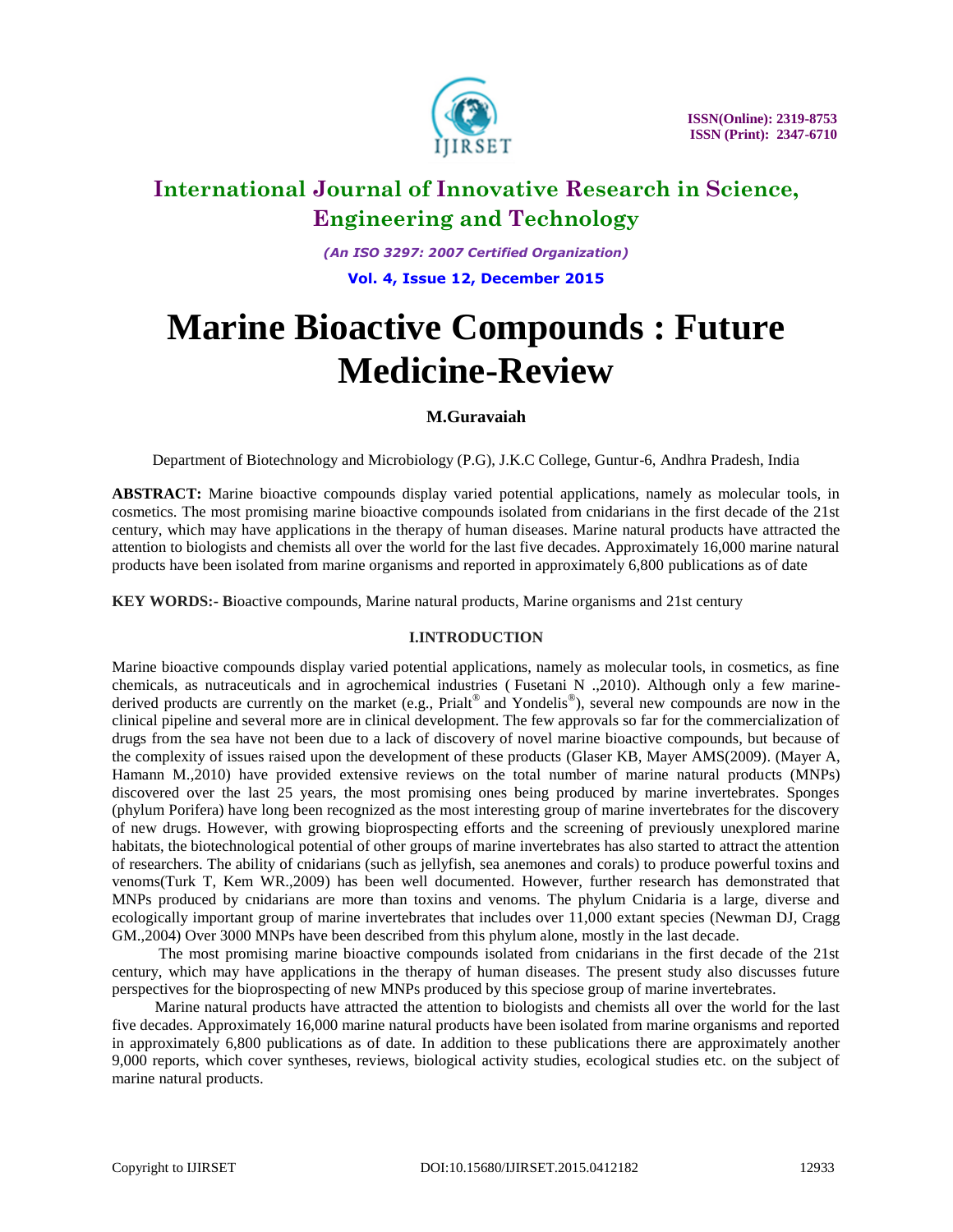

*(An ISO 3297: 2007 Certified Organization)*

### **Vol. 4, Issue 12, December 2015**

#### **II.FURUTRE MEDICINE**

These practices provides comprehensive medical care. This issue will incorporate new high-quality scientific evidence as the basis of rational treatment and emerging developments in new approaches to patient management, reflecting recent trends in medicinal practice of novel therapeutics (natural or synthetic compounds). Potential topics include but are not limited to:

- Functional dyspepsia
- Irritable bowel syndrome
- Inflammatory bowel disease
- Diarrhea and constipation
- Liver disease
- Gastrointestinal malignancies
- Gastroesophageal reflux disease
- Food-borne infectious enteritis

### **TABLE:-1 ,COMPOUNDS PRODUCING BY MARINE ACTINOMYCETES**

| Compound                                                                                                  | <b>Structural type</b> | Organism                                           |
|-----------------------------------------------------------------------------------------------------------|------------------------|----------------------------------------------------|
| 1-hydroxy-1-norresistomycin                                                                               | Polyketide             | <b>Streptomyces</b><br><i>chinaensis</i> $AUBN1/7$ |
|                                                                                                           |                        | Streptomyces sp. B8005                             |
| 1,6-phenazinediol                                                                                         | Phenazine              | Actinomadura sp. M048                              |
| 1,8-dihydroxy-2-ethyl-3- methylanthraquinone                                                              | Polyketide             | Streptomyces sp. FX-58                             |
| 3,6-disubstituted indoles                                                                                 | Indole                 | Streptomyces sp. BL-49-58-005                      |
| 4a,8a-dimethyl-6-(2-methyl-<br>propenyloxy)-<br>3,4,4a,4b,5,6,8a,9-octahydro-<br>1H-phenanthren-<br>2-one | Isoprenoid             | Actinobacterium sp. MS1/7                          |
| Actinofuranones                                                                                           | Polyketide             | Streptomyces sp. CNQ766                            |
| Altemicidin                                                                                               | Isoprenoid             | Streptomyces sioyaensis                            |
| Ammosamides                                                                                               | Pyrroloiminoquinone    | Streptomyces sp. CNR-698                           |
| Arcyriaflavin A                                                                                           | Indolocarbazole        | Actinomycete sp. $Z_2$ 039-2                       |
| Arenamides                                                                                                | Non-ribosomal peptide  | Salinispora arenicola CNT-088                      |
| Arenicolides                                                                                              | Polyketide             | Salinispora arenicola CNR-005                      |
| Aureoverticillactam                                                                                       | Polyketide             | <b>Streptomyces</b><br>aureoverticillatusNPS001583 |
| <b>Bohemamines</b>                                                                                        | Pyrrolizidine          | Streptomyces sp. CNQ-583                           |
| <b>Butenolides</b>                                                                                        | <b>Butenolide</b>      | Streptoverticillium                                |
|                                                                                                           |                        |                                                    |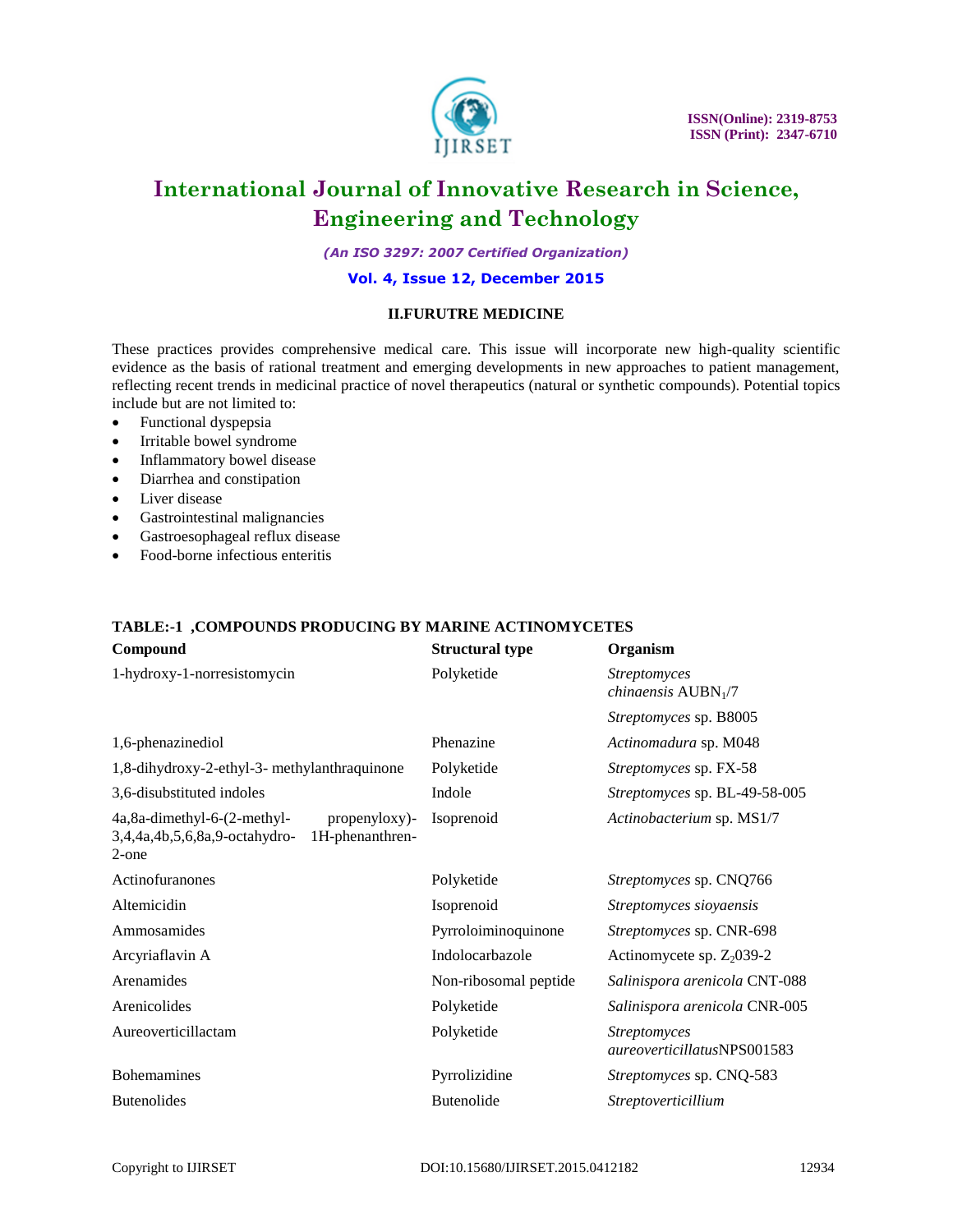

### *(An ISO 3297: 2007 Certified Organization)* **Vol. 4, Issue 12, December 2015**

| Compound                    | <b>Structural type</b>               | Organism                                       |
|-----------------------------|--------------------------------------|------------------------------------------------|
|                             |                                      | luteoverticillatum11014                        |
| Caboxamycin                 | Benzoxazole                          | Streptomyces sp. NTK 937                       |
| Chalcomycin                 | Polyketide                           | Streptomyces sp. M491                          |
| Chalcomycin B               | Polyketide                           | Streptomyces sp. B7064                         |
|                             |                                      | Streptomyces sp. M491                          |
| Chandrananimycins           | Phenoxazin-3-one                     | Actinomadura sp. M048                          |
| Chartreusin                 | Polyketide                           | Streptomyces sp. QD518                         |
| Chinikomycins               | Polyketide                           | Streptomyces sp. M045                          |
| Chlorinated dihydroquinones | Isoprenoid                           | Actinomycete isolate CNQ-525                   |
| Cyanosporasides             | Polyketide                           | Salinispora pacifica CNS103                    |
| Daryamides                  | Polyketide                           | Streptomyces sp. CNQ-085                       |
| Echinosporins               | Acetal-lactone                       | Streptomyces<br>albogriseolus A2002            |
| Fridamycin D                | Polyketide                           | Streptomyces sp. B6921                         |
| Griseorhodin A              | Polyketide                           | Streptomyces sp. JP95                          |
| Gutingimycin                | Polyketide                           | Streptomyces sp. B8652                         |
| Himalomycins                | Polyketide                           | Streptomyces sp. B6921                         |
| IB-0028                     | Polyketide                           | Actinomadura sp.BL-42-PO13-<br>046             |
| IB-96212                    | Polyketide                           | Micromonospora sp.L-25-ES25-<br>008            |
| Iodinin                     | Phenazine                            | Actinomadura sp. M048                          |
| K252c                       | Indolocarbazole                      | Actinomycete strain $Z_2$ 039-2                |
| Komodoquinones              | Polyketide                           | Streptomyces sp. KS3                           |
| Lajollamycin                | Polyketide/non-<br>ribosomal peptide | Streptomyces nodosus NPS007994                 |
| Lucentamycins               | Non-ribosomal peptide                | Nocardiopsis<br><i>lucentensis</i> CNR-<br>712 |
| Lynamycins                  | Indolocarbazole                      | Marinispora sp. NPS12745                       |
| Manumycin A                 | Polyketide                           | Streptomyces sp. M045                          |
| Marinomycins                | Polyketide                           | Marinispora sp. CNQ-140                        |
| Marinones                   | Isoprenoid                           | Actinomycete isolate CNH-099                   |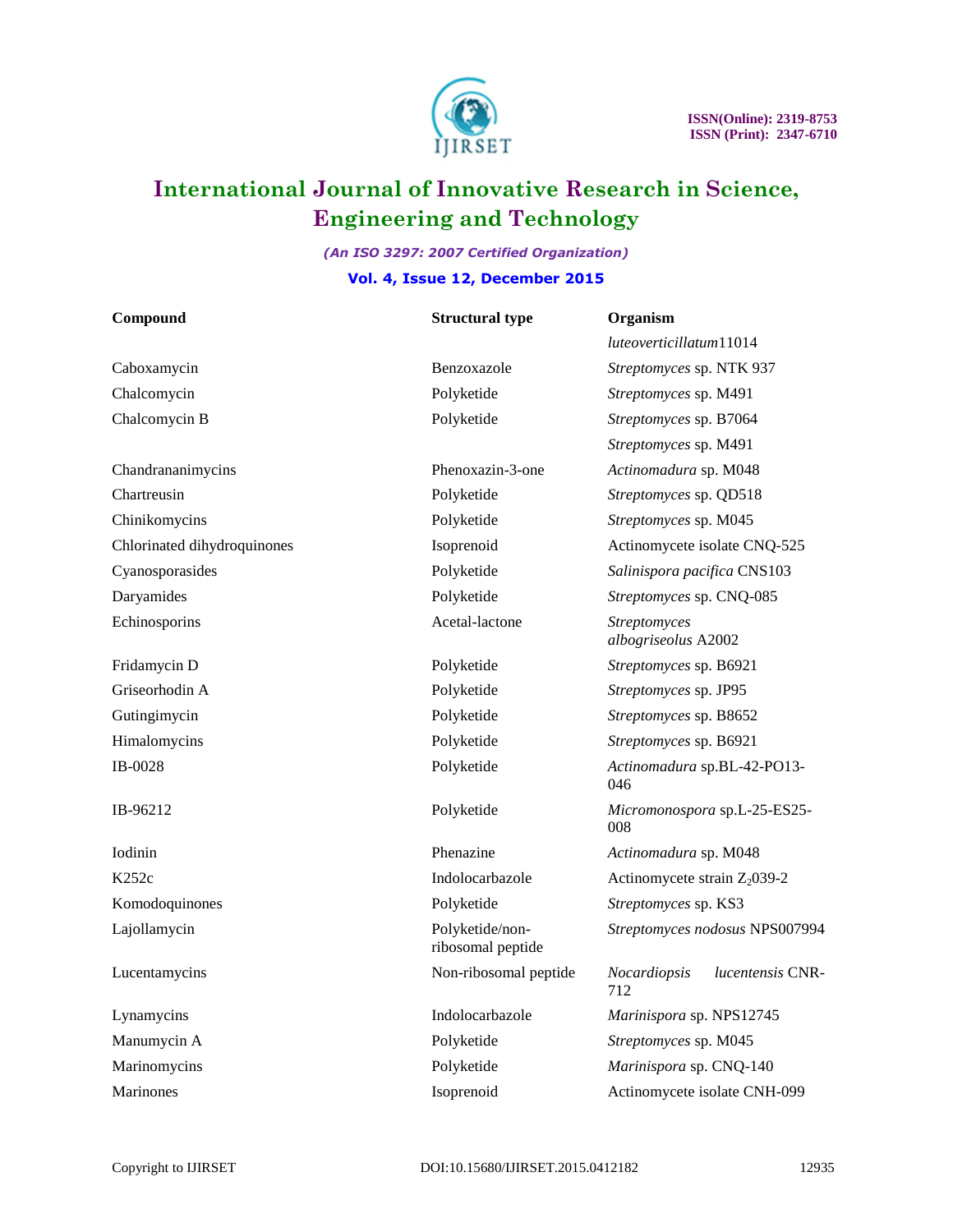

### *(An ISO 3297: 2007 Certified Organization)* **Vol. 4, Issue 12, December 2015**

| Compound             | <b>Structural type</b>               | Organism                                    |
|----------------------|--------------------------------------|---------------------------------------------|
| Marineosins          | Polypyrrole                          | Streptomyces sp. CNQ-617                    |
| Marmycins            | Polyketide                           | Streptomyces sp. CNH990                     |
| Mechercharmycins     | Non-ribosomal peptide                | Thermoactinomyces sp. YM3-251               |
| Metacycloprodigiosin | Prodigiosin                          | Saccharopolyspora sp. nov.                  |
| Nonactin             | Polyketide                           | Streptomyces sp. KORDI-3238                 |
| Pacificanones        | Polyketide                           | Salinispora pacifica CNS-237                |
| Parimycin            | Polyketide                           | Streptomyces sp. B8652                      |
| Piericidins          | Polyketide                           | Streptomyces sp. YM14-060                   |
| Piperazimycins       | Non-ribosomal peptide                | Streptomyces sp. CNQ-593                    |
| Proximicins          | Non-ribosomal peptide                | Verrucosispora sp. MG-37                    |
|                      |                                      | Verrucosispora maris AB-18-032              |
| Questiomycins        | Phenoxazin-3-one                     | Actinomadura sp. M048                       |
| Rabelomycin          | Polyketide                           | Streptomyces sp. B6921                      |
| Resitoflavine        | Polyketide                           | Streptomyces<br><i>chinaensis</i> $AUBN1/7$ |
|                      |                                      | Streptomyces sp. B8005                      |
| Resistomycin         | Polyketide                           | Streptomyces sp. B8005                      |
|                      |                                      | Streptomyces sp. B4842                      |
| Saliniketals         | Polyketide                           | Salinispora arenicola CNR-005               |
| Salinipyrones        | Polyketide                           | Salinispora pacifica CNS-237                |
| Salinosporamides     | Polyketide/non-<br>ribosomal peptide | Salinispora tropica CNB-392                 |
|                      |                                      | Salinispora tropica CNB-440                 |
|                      |                                      | Salinispora tropica CNB-476                 |
|                      |                                      | Salinispora tropica NPS000456               |
| Sporolides           | Polyketide                           | Salinispora tropica CNB-392                 |
| SS-228 Y             | Polyketide                           | Chainia sp. SS-228                          |
| Staurosporins        | Indolocarbazole                      | Streptomyces sp. KS3                        |
|                      |                                      | Micromonospora sp.L-31-CLCO-<br>002         |
|                      |                                      | Streptomyces sp. QD518                      |
| Streptochlorin       | Indole                               | Streptomyces sp. 04DH110                    |